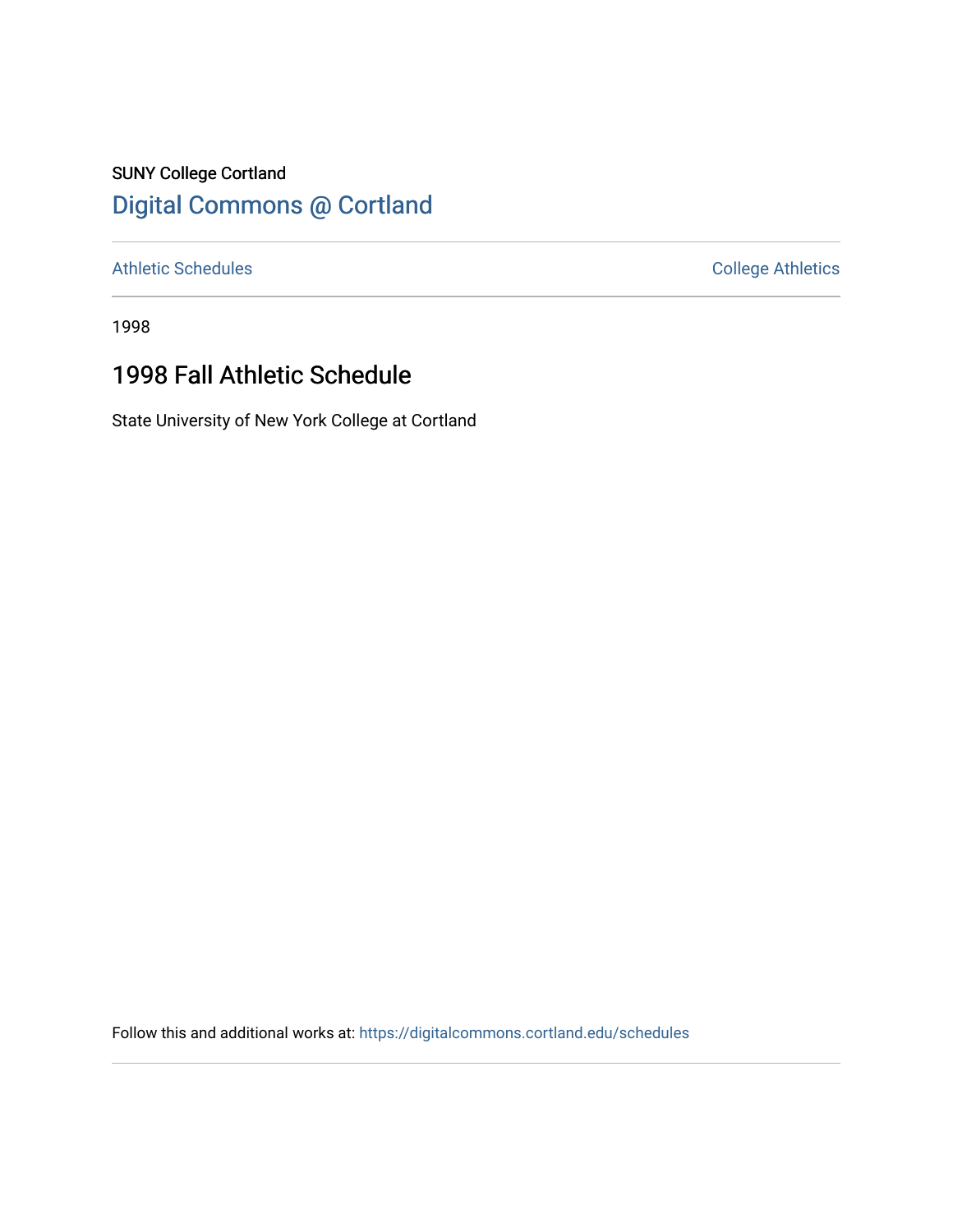# **CORTLAND RED DRAGONS**



## **1998 Schedule FALL SPORTS**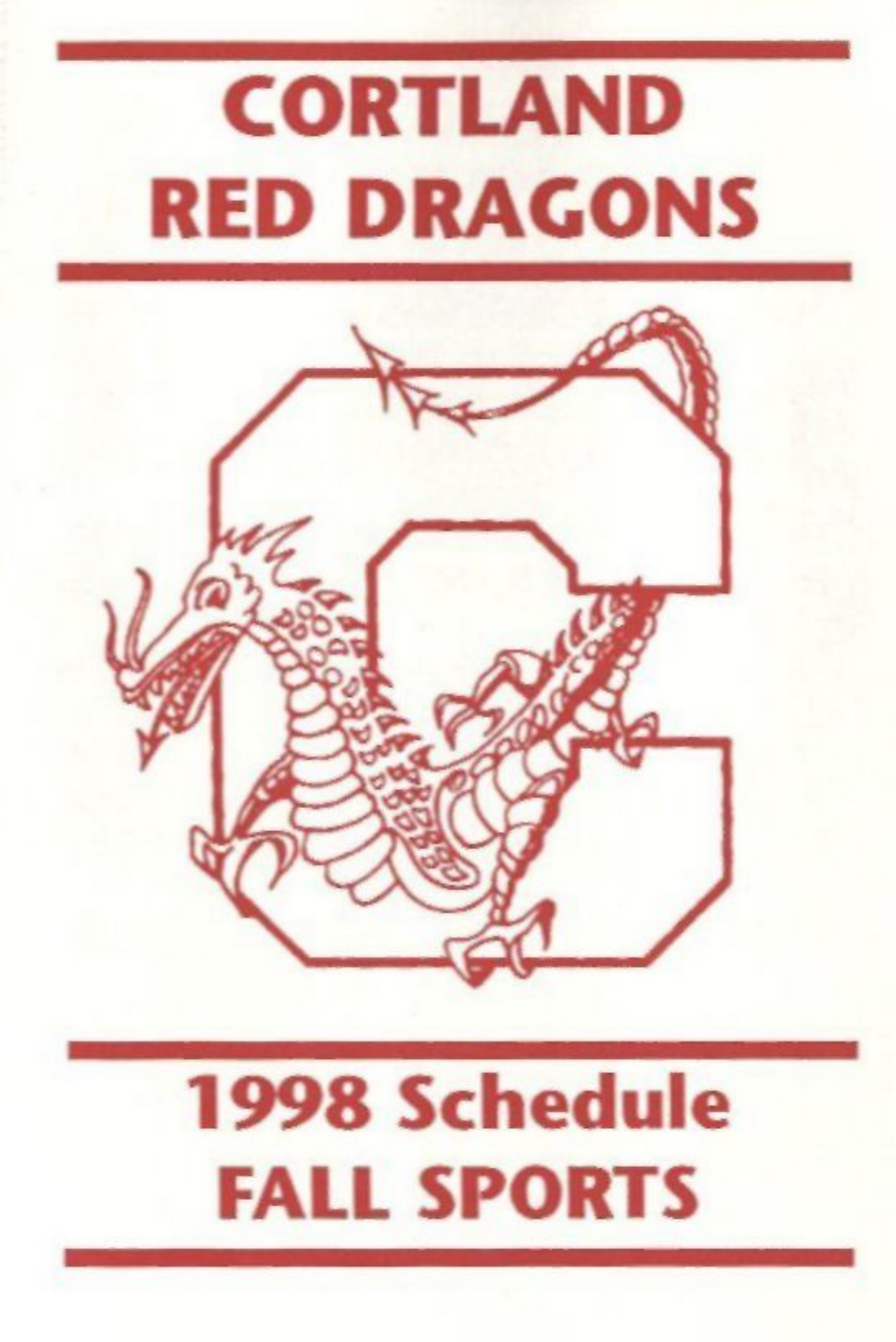#### MEN'S AND WOMEN'S CROSS COUNTRY Head Coach: Jack Daniels

| <b>September</b> |                                                    |            |
|------------------|----------------------------------------------------|------------|
| 5 Sat.           | at Daniel Walker Invit.                            | 11:00      |
|                  | (Buffalo St.)                                      | 11:00      |
| 12 Sat.          | at Tufts Invitational                              | <b>TBA</b> |
| $12$ Sat.        | at Pat Peterson Invit.<br>(Oswego)                 | 12:00      |
| 19 Sat.          | at Penn State Invit.                               | 10:30      |
| 26 Sat.          | <b>CORTLAND INVIT.</b>                             | 9:45       |
| <b>October</b>   |                                                    |            |
| 3 Sat.           | at Paul Short Invit.<br>(Lehigh)                   | 10:30      |
| 3 Sat.           | at Le Moyne                                        | <b>TBA</b> |
| <b>10 Sat.</b>   | at Dickinson (PA)                                  | <b>TBA</b> |
| 23 Fri.          | at John Reif Invitational<br>(Cornell)             | 4:00       |
| 24 Sat.          | at SUNYAC Champ.<br>(Geneseo)                      | 11:00      |
| November         |                                                    |            |
| 15 Sat.          | at NCAA Div. III Regionals 11:00<br>(St. Lawrence) |            |
| 22 Sat.          | at NCAA Div. III Champ. 11:00<br>(Dickinson)       |            |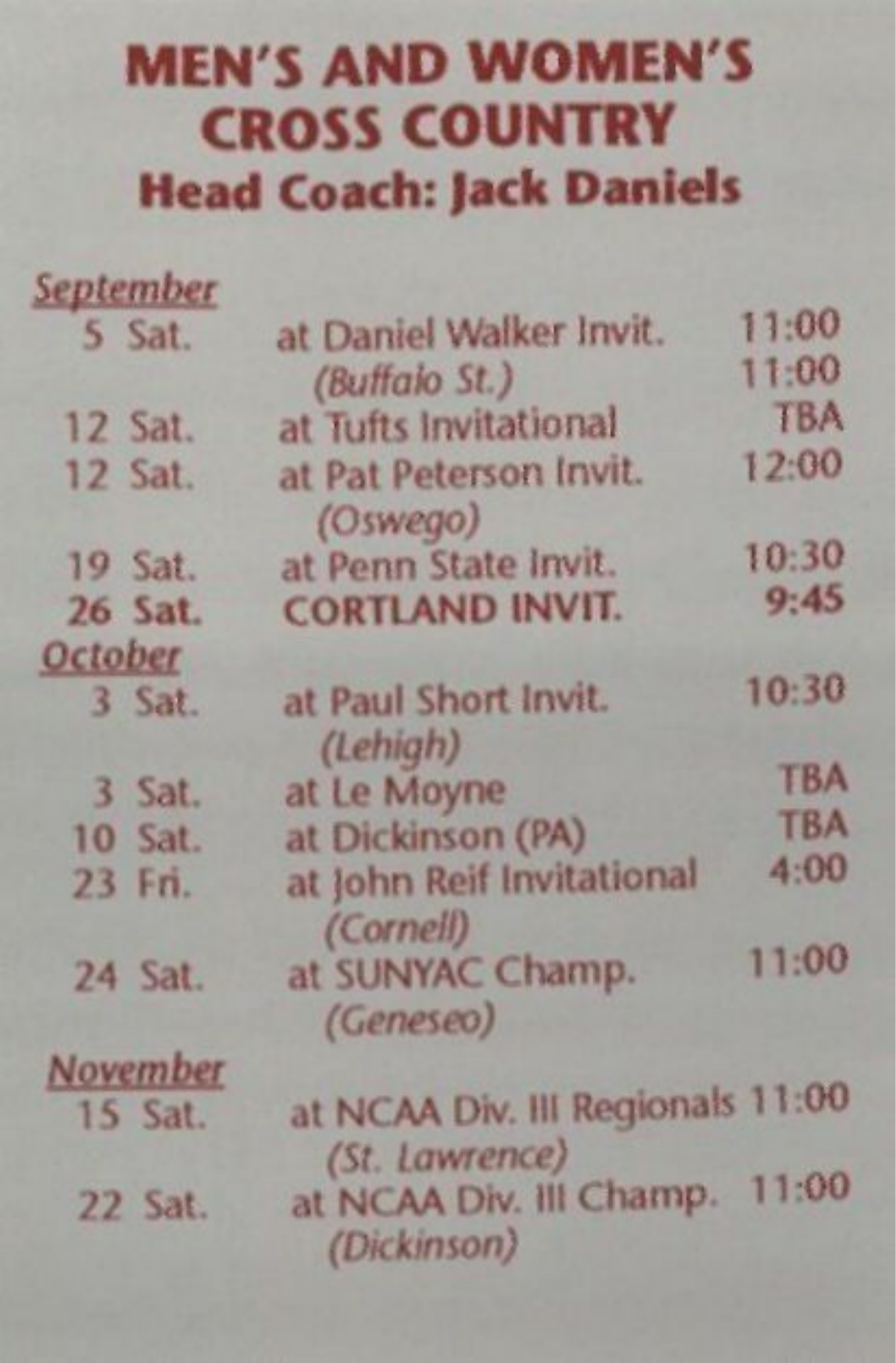#### FIELD HOCKEY **Head Coach: Cynthia Wetmore**

| <b>September</b> |                              |            |
|------------------|------------------------------|------------|
| 2 Wed.           | at Brockport                 | 4:00       |
| 5 Sat.           | at Washington (MD)           | 2:00       |
| 6 Sun.           | at Mary Washington (VA)      | 1:00       |
| 8 Tue.           | at Rochester                 | 4:00       |
| 12 Sat.          | <b>ONEONTA</b>               | 1:00       |
| 16 Wed.          | <b>HARTWICK</b>              | 4:00       |
| 19 Sat.          | # RANDOLPH-MACON (VA) 12:00  |            |
| 20 Sun.          | # PLYMOUTH ST. (NH)          | 2:00       |
| 24 Thu.          | at Marywood (PA)             | <b>TBA</b> |
| 30 Wed.          | <b>ITHACA</b>                | 3:30       |
| <b>October</b>   |                              |            |
| 3 Sat.           | <b>HAMILTON</b>              | 1:00       |
| 4 Sun.           | <b>SPRINGFIELD (MA)</b>      | 1:00       |
| 6 Tue.           | <b>ST. LAWRENCE</b>          | 4:00       |
| 10 Sat.          | at Lock Haven (PA)           | 1:00       |
| 14 Wed.          | <b>WILLIAM SMITH</b>         | 3:30       |
| $17$ Sat.        | <b>EAST STROUDSBURG (PA)</b> | 1:00       |
| 22 Thu.          | <b>WILKES (PA)</b>           | 4:00       |
| 25 Sun.          | at College of New Jersey     | 1:00       |
| 28 Wed.          | <b>NYSWCAA Quarterfinals</b> | <b>TBA</b> |
| $31$ Sat.        | at NYSWCAA Semifinals        | <b>TBA</b> |
|                  | (Skidmore)                   |            |
| <b>November</b>  |                              |            |
|                  |                              |            |

*November*  1 Sun. at NYSWCAA Finals *(Skidmore)* 

# Red Dragon Classic *(includes Ohio Wesleyan)*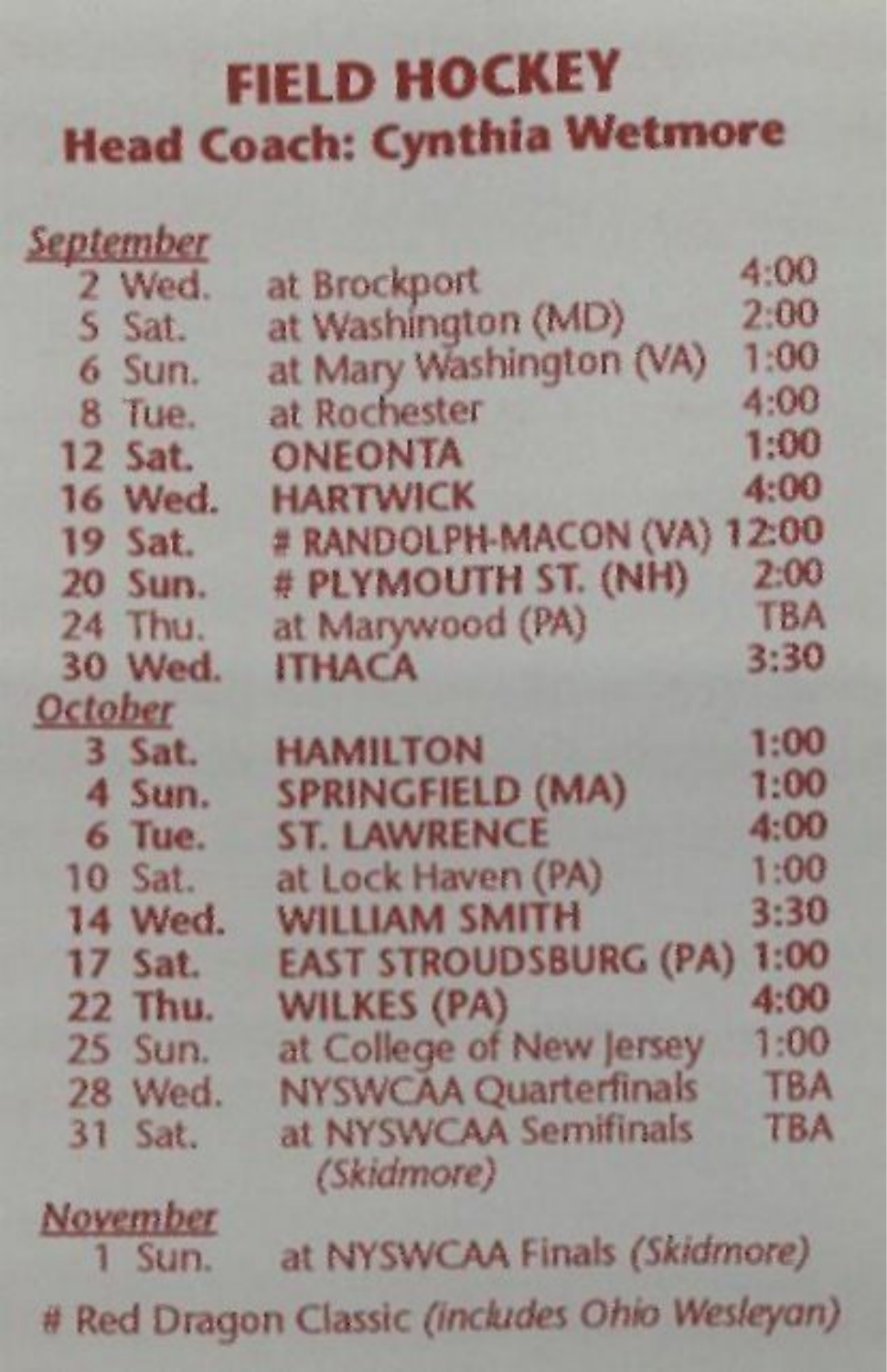#### FOOTBALL Head Coach: Dan MacNeill

|         | <b>September</b> |                                       |       |
|---------|------------------|---------------------------------------|-------|
|         | 5 Sat.           | <b>ST. LAWRENCE</b>                   | 1:00  |
|         | 12 Sat.          | at Montclair St. (NJ)                 | 1:30  |
|         | 19 Sat.          | <b>KEAN (NJ)</b>                      | 1:00  |
|         |                  | (C-Club Hall of Fame/Parents Weekend) |       |
|         | $26$ Sat.        | at Buffalo St.                        | 1:00  |
| October |                  |                                       |       |
|         | 10 Sat.          | at College of New Jersey              | 2:00  |
|         | 17 Sat.          | at Rowan (NI)                         | 2:00  |
|         | 24 Sat.          | WILLIAM PATERSON (NJ)                 | 1:00  |
|         |                  | (Homecoming/Community Weekend)        |       |
|         | 31 Sat.          | at Springfield (MA)                   | 1:30  |
|         | November         |                                       |       |
|         | 7 Sat.           | <b>ITHACA</b>                         | 12:00 |
|         | 14 Sat.          | <b>BROCKPORT</b>                      | 1:00  |

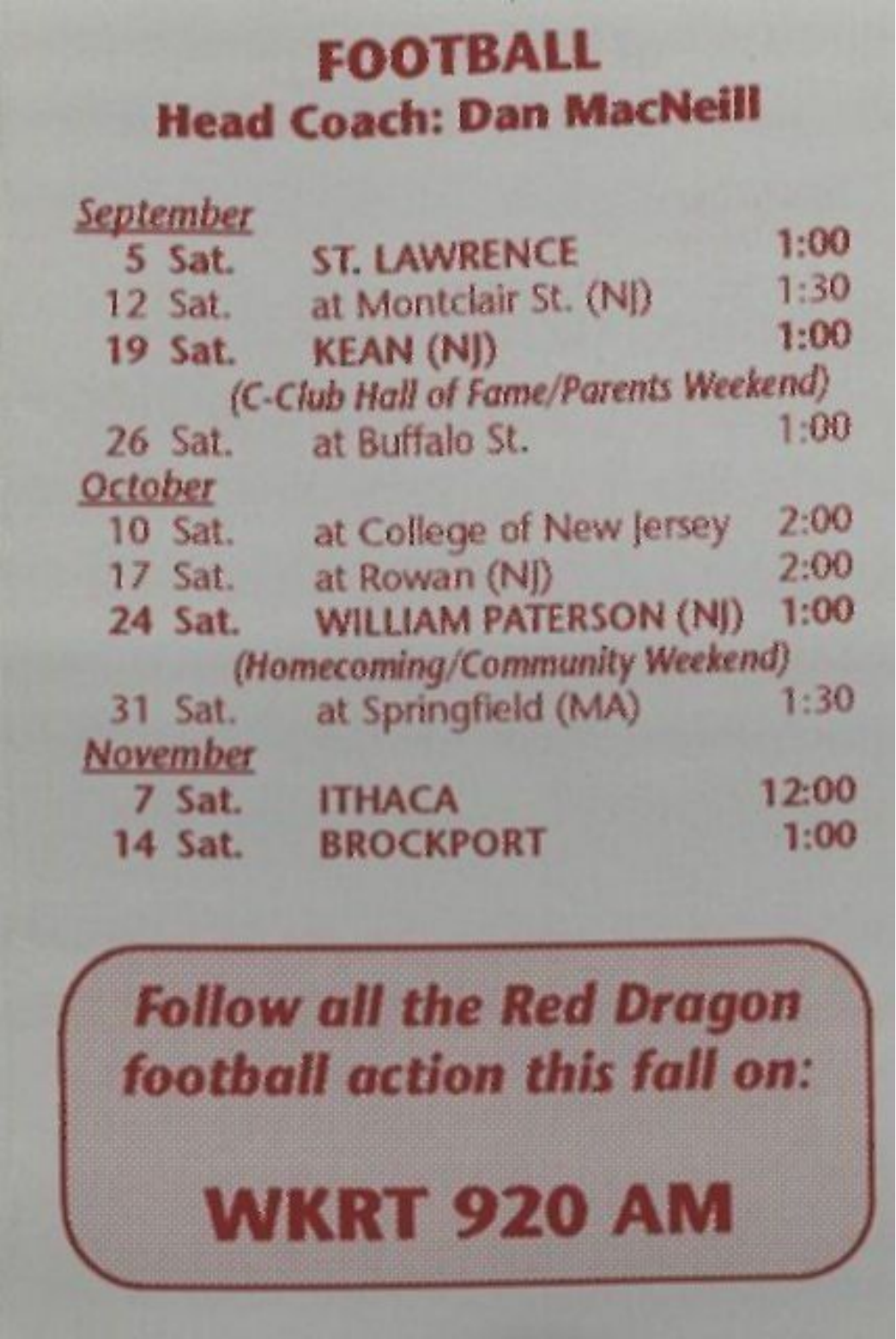#### **MEN'S SOCCER Head Coach: Frank Tschan**

| September |           |                                |      |
|-----------|-----------|--------------------------------|------|
|           | 2 Wed.    | <b>CLARKSON</b>                | 4:00 |
|           | 4 Fri.    | # HOBART                       | 7:00 |
|           | 5 Sat.    | # KEUKA                        | 7:00 |
|           | 9 Wed.    | at St. Lawrence                | 4:00 |
|           | 12 Sat.   | at Merchant Marine Acad. 12:00 |      |
|           | 16 Wed.   | at Misericordia (PA)           | 4:00 |
|           | 19 Sat.   | at St. John Fisher             | 1:00 |
|           | 25 Fri.   | * at Potsdam                   | 4:00 |
|           | $26$ Sat. | * at Plattsburgh               | 1:00 |
| October   |           |                                |      |
|           | 2 Fri.    | * GENESEO                      | 4:00 |
|           | 3 Sat.    | <b>* BROCKPORT</b>             | 1:00 |
|           | 9 Fri.    | * UTICA/ROME                   | 4:00 |
|           | $10$ Sat. | * NEW PALTZ                    | 2:00 |
|           | 16 Fn.    | * at Fredonia                  | 3:00 |
|           | $17$ Sat. | * at Buffalo St.               | 1:00 |
|           | 21 Wed.   | * OSWEGO                       | 7:00 |
|           | 24 Sat.   | <b>ELMIRA</b>                  | 7:00 |
|           | 27 Тие.   | at Ithaca                      | 3:00 |
|           |           |                                |      |

\* SUNYAC Game

# Holloway Classic *(includes Scranton on Sat-Sun)*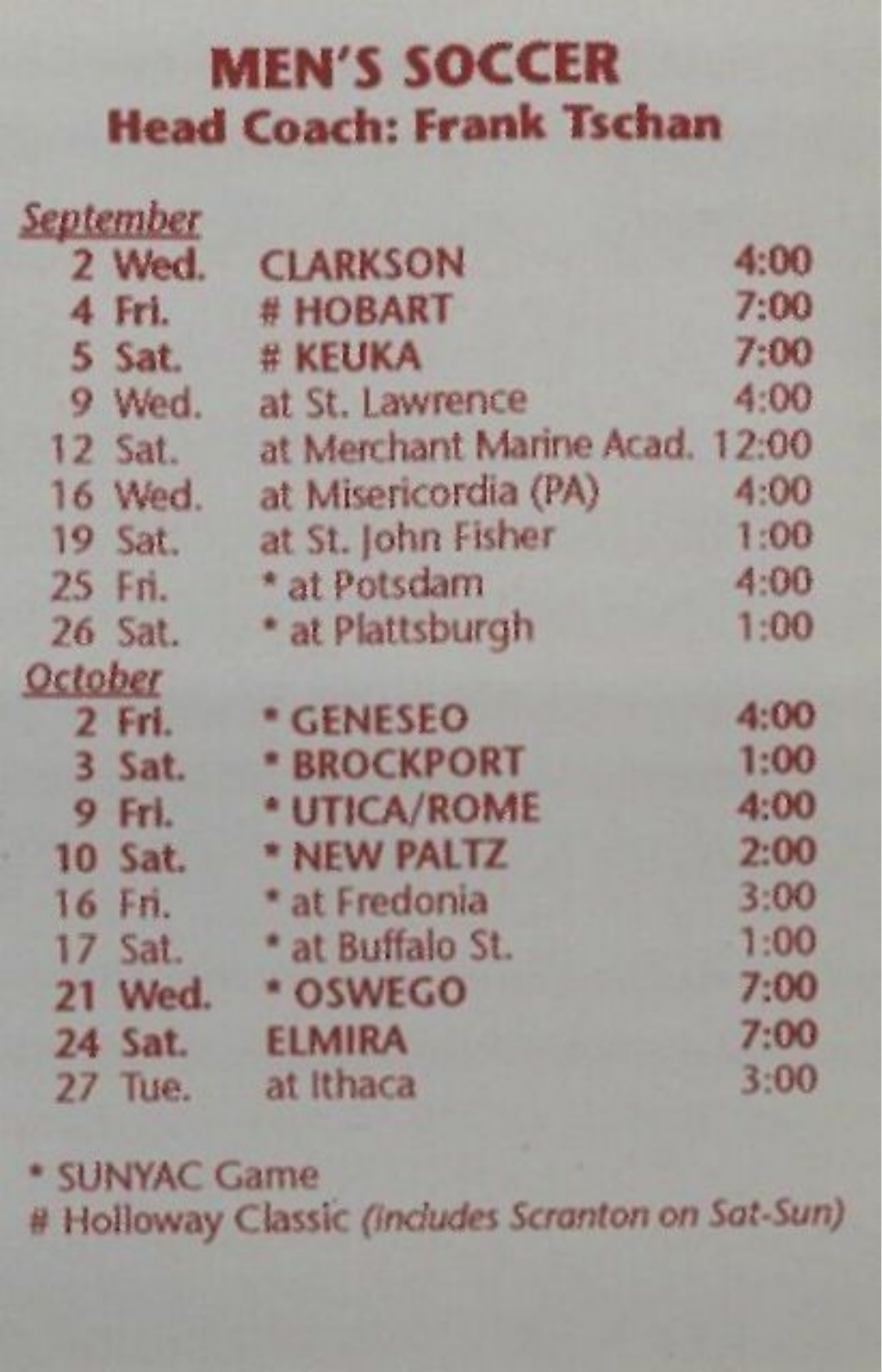#### WOMEN'S SOCCER Head Coach: Janine Corning

| <u>September</u> |                      |      |
|------------------|----------------------|------|
| 2 Wed.           | at Keuka             | 4:00 |
| 5 Sat.           | # Scranton (PA)      | 2:00 |
| 6 Sun.           | # at Muhlenberg (PA) | 2:00 |
| 9 Wed.           | <b>ST. LAWRENCE</b>  | 4:00 |
| <b>12 Sat.</b>   | <b>ROCHESTER</b>     | 1:00 |
| 16 Wed.          | * at Utica/Rome      | 4:00 |
| 19 Sat.          | <b>NAZARETH</b>      | 2:00 |
| 25 Fri.          | * POTSDAM            | 4:00 |
| 26 Sat.          | * PLATTSBURGH        | 1:00 |
| October          |                      |      |
| 2 Fri.           | * at Geneseo         | 4:00 |
| 3 Sat.           | * at Brockport       | 1:00 |
| 6 Tue.           | at Ithaca            | 4:00 |
| $9$ Fri.         | * at Oneonta         | 4:00 |
| 10 Sat.          | * at New Paltz       | 1:00 |
| <b>13 Tue.</b>   | <b>ELMIRA</b>        | 7:00 |
| 16 Fri.          | * FREDONIA           | 3:00 |
| 17 Sat.          | <b>* BUFFALO ST.</b> | 1:00 |
| 21 Wed.          | * at Oswego          | 3:00 |
| 24 Sat.          | <b>WILLIAM SMITH</b> | 2:00 |
|                  |                      |      |

\* SUNVAC Game # Muhlenberg (PA) Tournament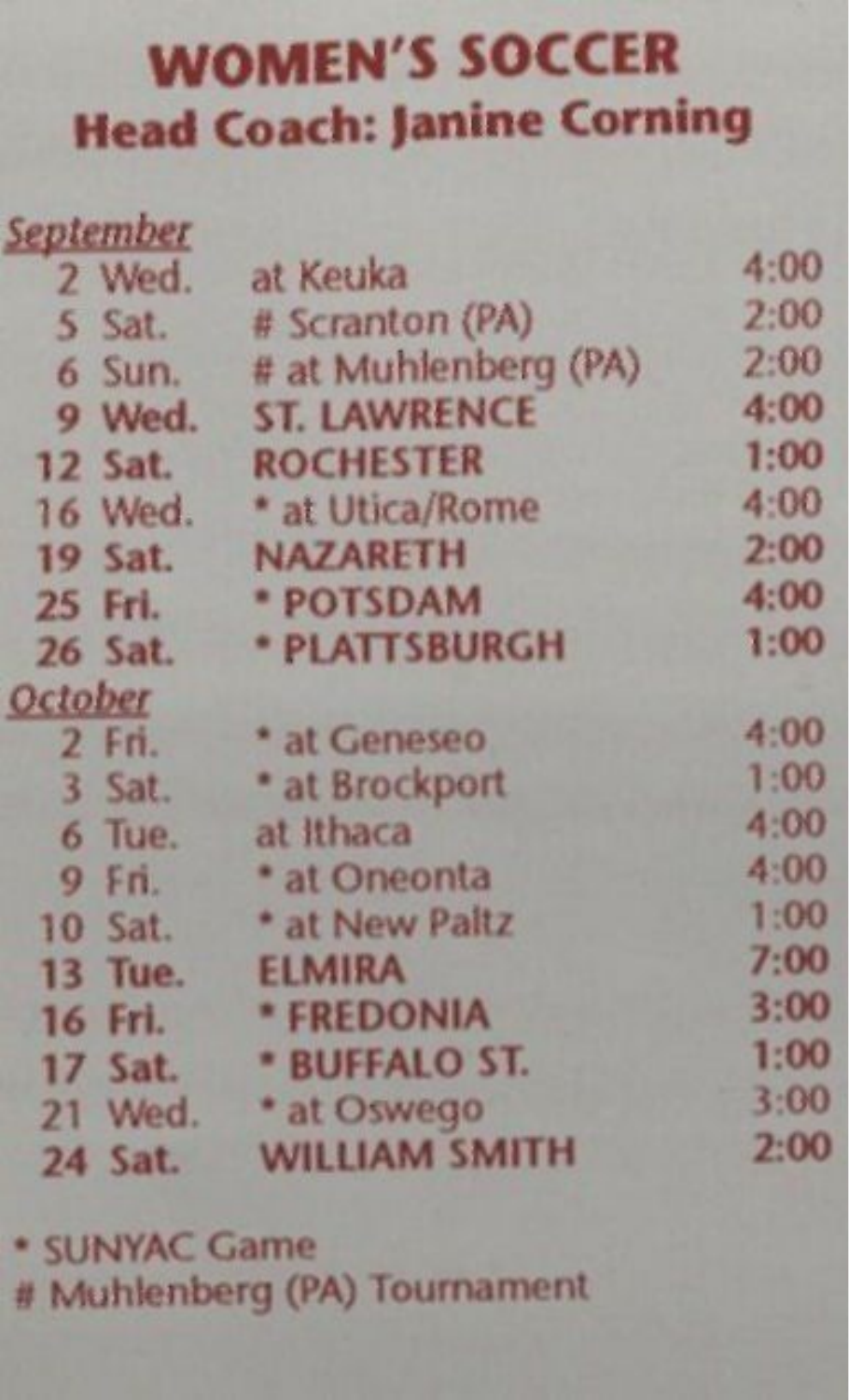#### WOMEN'S TENNIS Head Coach: Pete Cahill

| <b>September</b> |                                        |            |
|------------------|----------------------------------------|------------|
| 2 Wed.           | at Geneseo                             | 3:30       |
| 5 Sat.           | <b>BROCKPORT</b>                       | 1:00       |
| 8 Tue.           | at Oswego                              | 4:00       |
| 10 Thu.          | at William Smith                       | 4:00       |
| $12$ Sat.        | <b>POTSDAM</b>                         | 1:00       |
| <b>15 Tue.</b>   | <b>ONEONTA</b>                         | 3:30       |
| 18 Fri.          | <b>HAMILTON</b>                        | 4:00       |
| 20 Sun.          | <b>ST. LAWRENCE</b>                    | 1:00       |
| 23 Wed.          | <b>BINGHAMTON</b>                      | 3:30       |
| 25-27 Fri-Sun    | at Rolex Tournament<br>(William Smith) | <b>TBA</b> |
| <b>October</b>   |                                        |            |
| 1 Thu.           | <b>ITHACA</b>                          | 4:00       |
| $3$ Sat.         | at Buffalo St.                         | 1:00       |
| 6 Tue.           | <b>HARTWICK</b>                        | 4:00       |
| 7 Wed.           | at Le Moyne                            | 4:00       |
| 10-11 Sat-Sun    | <b>SUNYAC Championships</b>            | <b>TBA</b> |

#### HOME GAMES IN BOLD CAPS *(All schedules subject to change)*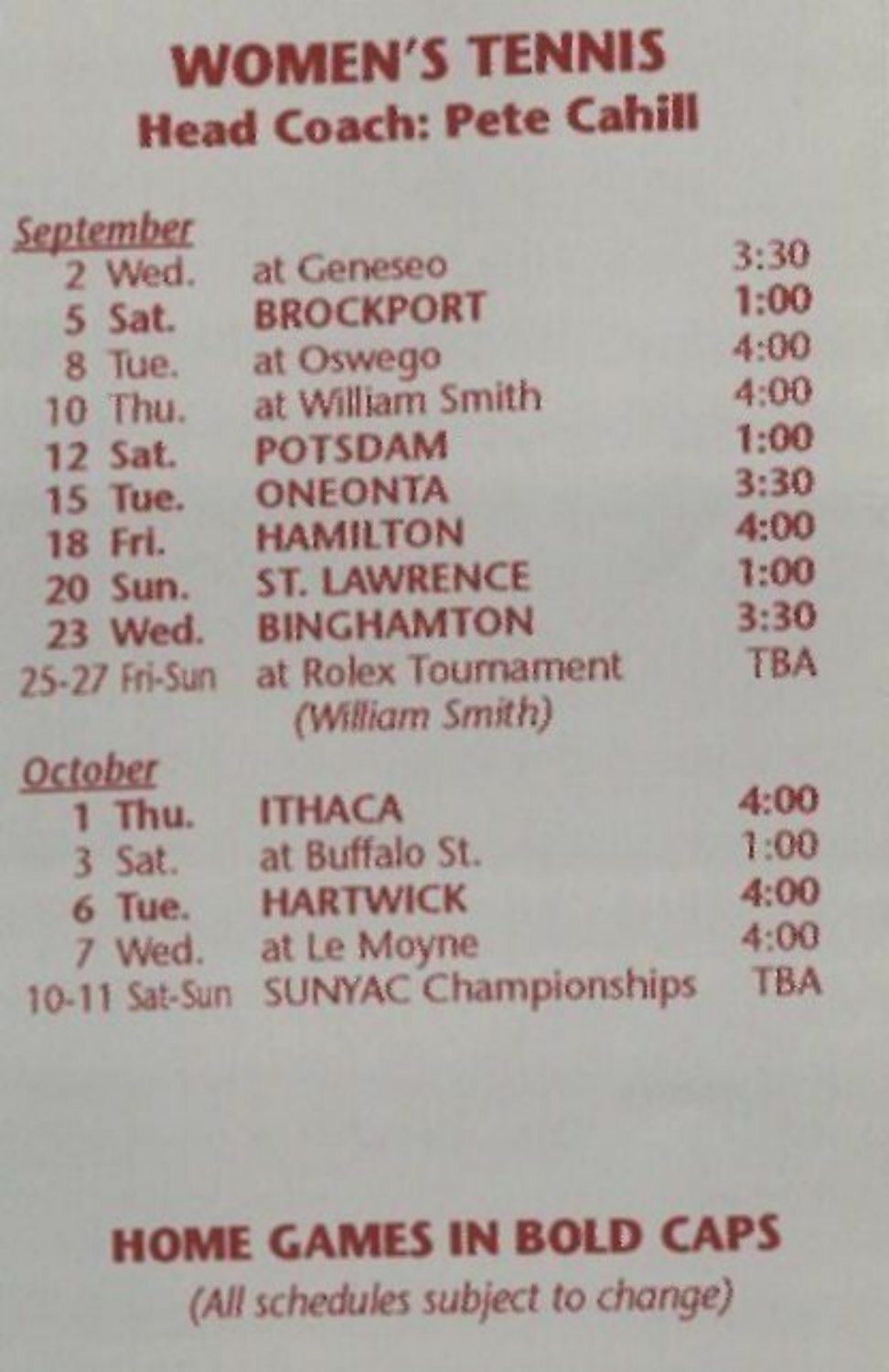#### WOMEN'S VOLLEYBALL Head Coach: Joan Sitterly

| <b>September</b> |                |                                         |            |
|------------------|----------------|-----------------------------------------|------------|
|                  | 4-5 Fri-Sat    | <b>HOLIDAY INN/</b>                     | 4:00/      |
|                  |                | <b>RED DRAGON CLASSIC</b>               | 9:00       |
| 8 Tue.           |                | <b>ROCHESTER</b>                        | 7:00       |
|                  | 16 Wed.        | at St. John Fisher                      | 7:00       |
|                  | 18-19 Fri-Sat  | <b>CORTLAND NATIONAL</b>                | 2:30/      |
|                  |                | <b>INVITATIONAL</b>                     | 11:00      |
|                  |                | (Juniata (PA), St. Olaf (MN),           |            |
|                  |                | Emory (GA), Wittenberg (OH))            |            |
|                  | 22 Tue.        | <b>BROCKPORT</b>                        | 7:00       |
|                  | 25-26 Fri-Sat  | <b>SUNYAC EAST</b>                      | 6:00/      |
|                  |                | <b>ROUND ROBIN</b>                      | 11:00      |
|                  | 29 Tue.        | at Hamilton                             | 7:00       |
| October          |                |                                         |            |
|                  | $2-3$ Fri-Sat  | at ASICS Invit. (Juniata) 2:00/9:00     |            |
|                  | 6 Tue.         | <b>ITHACA</b>                           | 7:00       |
|                  | 16-17 Fri-Sat  | at SUNYAC East                          | 4:00/      |
|                  |                | Round Robin (Oneonta)                   | 9:00       |
|                  | <b>20 Tue.</b> | at RIT                                  | 7:00       |
|                  | 23-24 Fri-Sat  | at Tourn. of Champ.                     | 5:00/9:00  |
|                  |                | (at RIT w/ Ithaca, Brockport, team TBA) |            |
|                  | 30-31 Fri-Sat  | at SUNYAC Champ.                        | 6:00/11:00 |
|                  |                | (hosted by West champion)               |            |
| November         |                |                                         |            |
|                  | 3 Tue          | at Binghamton                           | 7:00       |
|                  | $6-7$ Fri-Sat  | at Inter-Region Classic<br>(site TBA)   | 5:00/10:00 |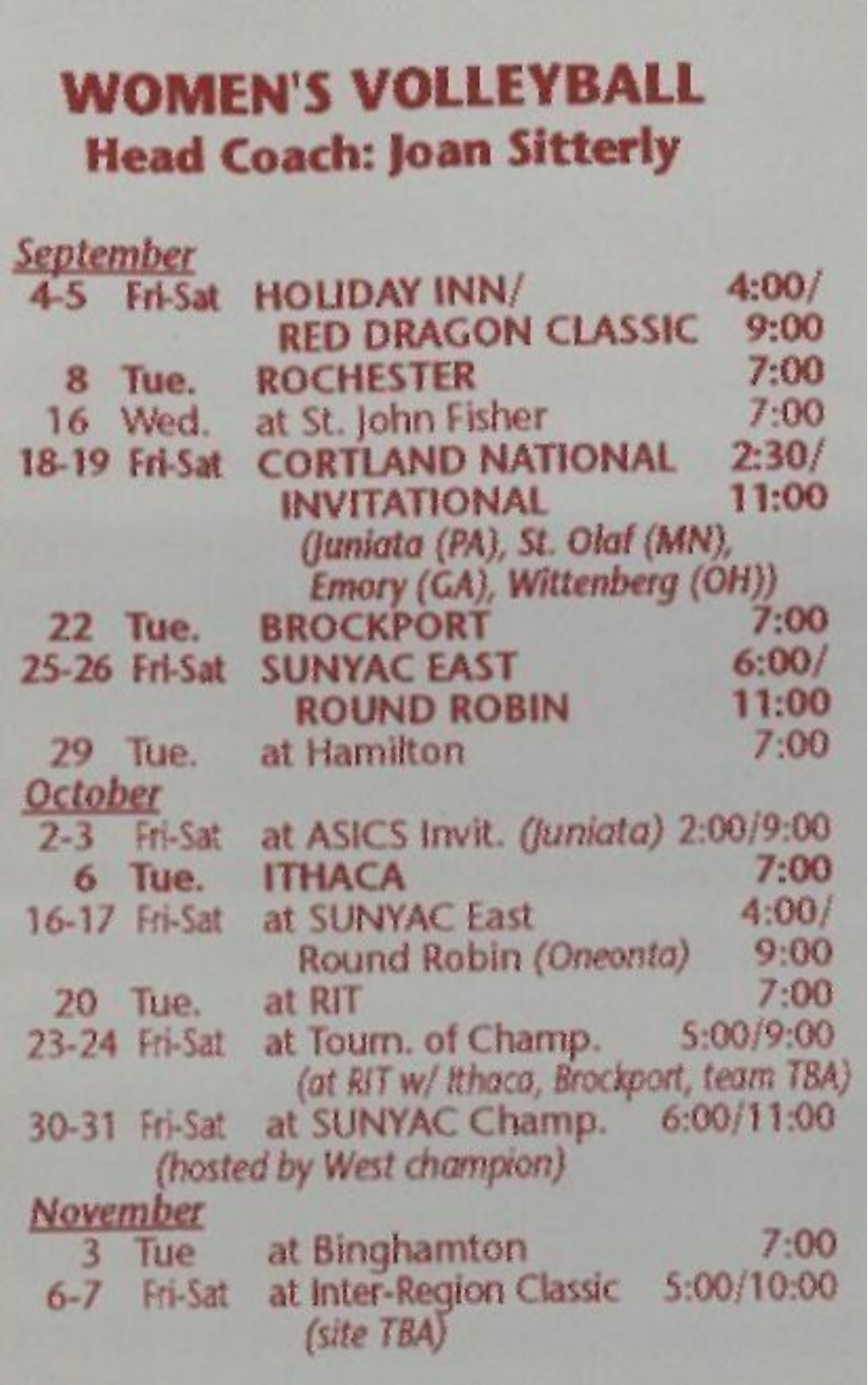#### **WOMEN'S GOLF Head Coach: Larry Martin**

Septem<br>21 N 21 Mon. \* ALBANY, BROCKPORT & PLATTSBURGH 1:30

October<br>
2-3 Fri-Sat at Mt. Holyoke (MA) Invit. TBA<br>
10.11 Set Sun at Brockport Invitational TBA 10-11 Sat-Sun at Brockport Invitational TBA<br>3.6.3.7.5% Sat at ECAC Championship TBA 16-17 Fri-Sat at ECAC Championship *(Avon, CT - U. of Hartford)* 

\* Home quad match at Cortland Country Club

#### SUNY CORTLAND QUICK FACTS

Founded: 1868 Enrollment: 5,100 Nickname: Red Dragons Colors: Red and White President: Judson H. Taylor Athletic Director: Lee Roberts Athletic Office: (607) 755-4953 Sports Hotline: (607) 753-2521 Campus Web Page: http://www.cortland.edu